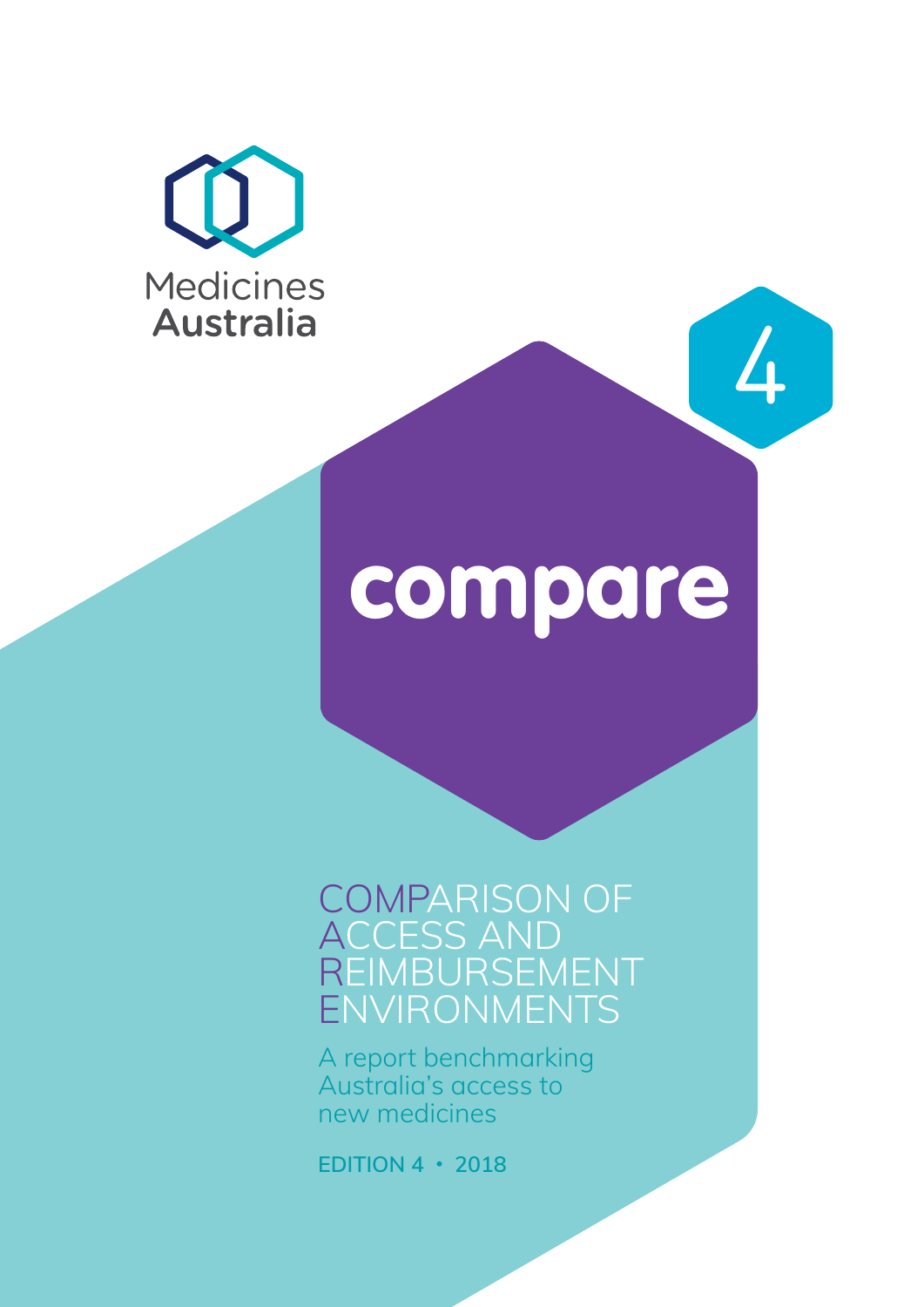# compare 4

Edition 4 **2018** 

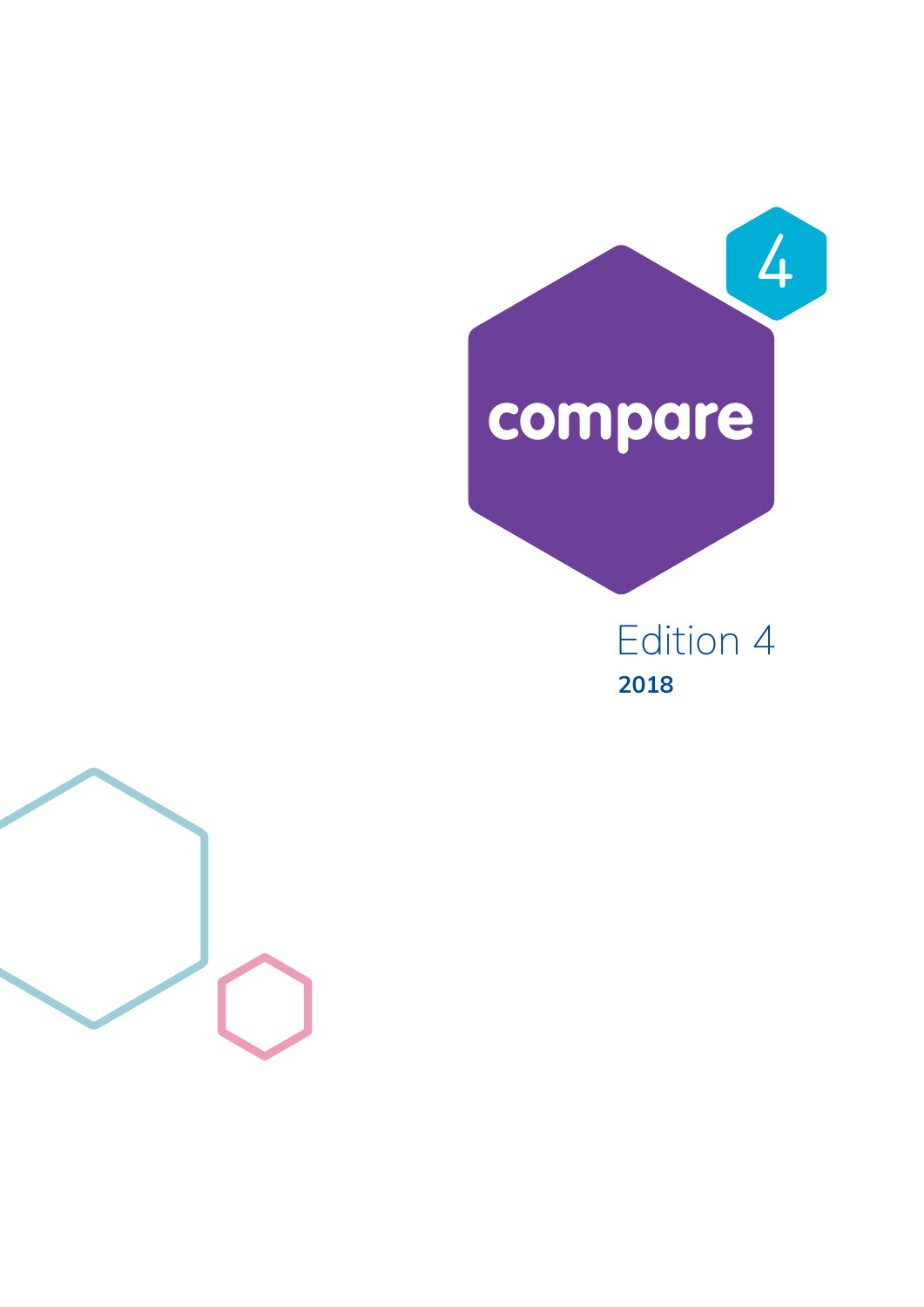Welcome to the fourth annual Comparison of Access and Reimbursement Environments (COMPARE) Report. This report provides information on the current state of access to prescription medicines in Australia and how we compare to 19 similar Organisation for Economic Co-operation and Development (OECD) countries.

The Australian Government provides subsidised prescription drugs to Australians through the Pharmaceutical Benefits Scheme (PBS), as part of the National Medicines Policy (NMP). This policy espouses four objectives:

- 1. Timely access to medicines that Australians need, at a cost an individual and the community can afford
- 2. Medicines meeting appropriate standards of quality, safety and efficacy
- 3. Quality use of medicines
- 4. Maintaining a responsible and viable medicines industry.

This report focuses on the first objective.

To understand Australia's access and reimbursement environment in a global context, Medicines Australia again commissioned IQVIA Consulting Group to undertake an independent analysis and report on how Australian patients fare when compared to 19 other OECD countries. The countries examined were selected because they have comparable Gross Domestic Product (GDP) values and health expenditure as a proportion of GDP to Australia. The analysis also included New Zealand as a regional partner.

Building on the previous *COMPARE* reports, the analysis reviewed 462 new medicines that were first registered in the 20 OECD countries over the period 1 January 2012 to 31 December 2017.<sup>1</sup> The time period has been rolled forward one year from the previous *COMPARE* 3 report for a longitudinal comparison between each successive *COMPARE* report.

We hope you find this a valuable resource and we welcome your feedback on it.

1 New medicines are defined as New Molecular Entities (NMEs). These are innovative pharmaceutical medicines (including biological medicines) that contain a molecule first registered in any of the assessed countries between 1 January 2012 and 31 December 2017.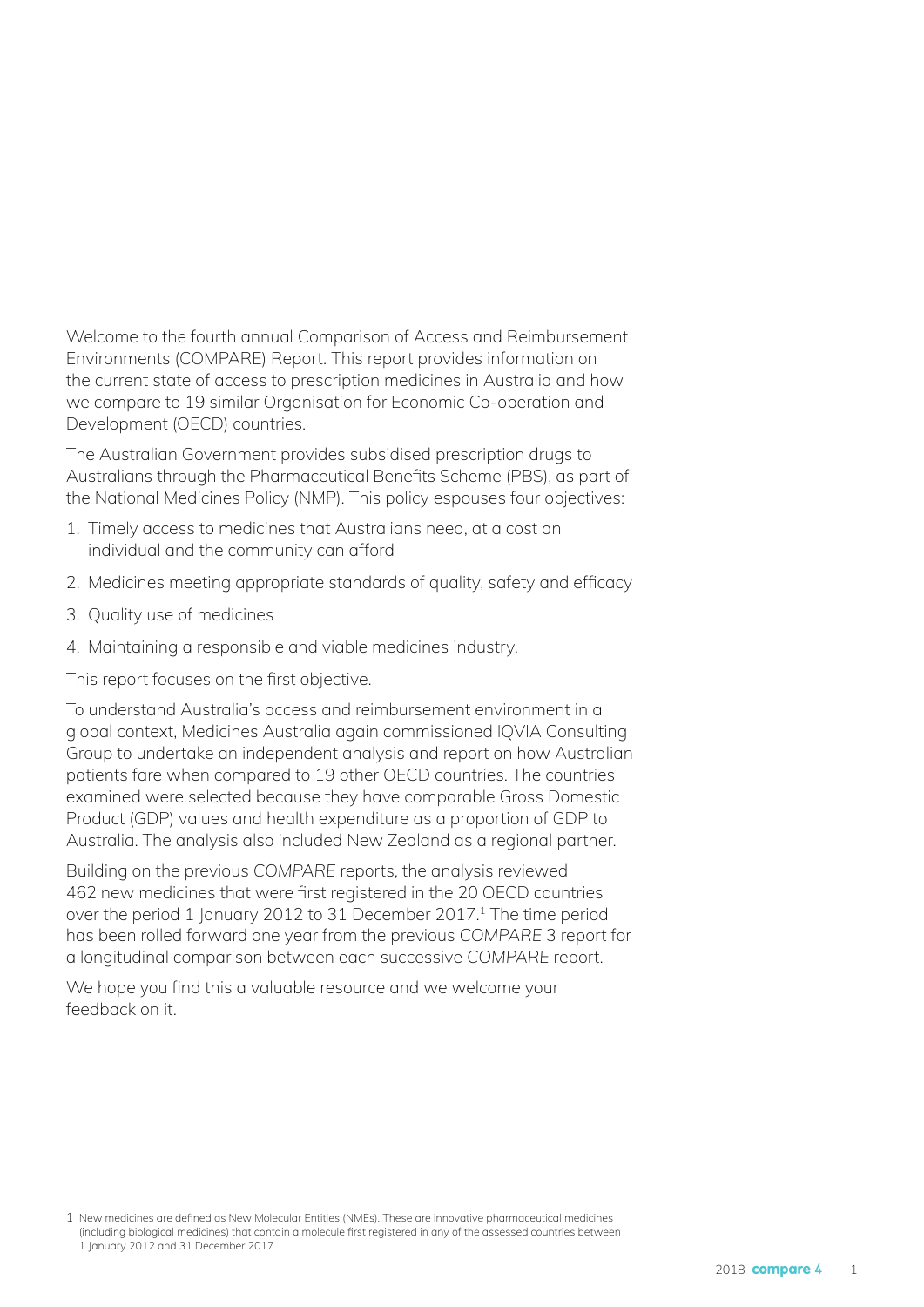**In Australia most NMEs achieved reimbursement more than one year after registration** 

# Key Outcomes

- Australia ranks 17th by proportion of reimbursed New Molecular Entities (NMEs), unchanged from *COMPARE* 3.
- Australia ranks 17th out of 20 OECD countries for the total number of reimbursed NMEs; unchanged from *COMPARE* 1,2 and 3.
- On average, it takes almost four times longer for NMEs to achieve reimbursement in Australia (426 days; 56 days longer than in *COMPARE* 3) than world leaders Japan (89 days; 10 days faster compared to *COMPARE* 3), Germany (117 days; three days longer in comparison to *COMPARE* 3) and Great Britain (128; six days faster compared to *COMPAR*E 3).
- Top 10 countries will reimburse NMEs on average within 181 days. This includes time from reimbursement to registration. Australia ranks equal 13th with Belgium taking 426 days for average time to reimbursement from registration.
- Australia compares favourably to top 10 OECD countries for the proportion of reimbursed NMEs due to the 18 reimbursement approvals in 2017. Although the number of reimbursed NMEs decreased, the time to reimbursement from registration still varies considerably between national health priorities: Cancer (610 days), mental health (467 days), arthritis (414 days) Diabetes (234 days) and Asthma (262 days).
- Australia ranks 17th out of 20 OECD countries for the total number of reimbursed First-in-Class (FIC) medicines and 16th in NMEs with expedited designation, up one position from *COMPARE* 3.
- 60 NMEs were registered but not reimbursed in Australia (figures current at end of December 2017), down from 100 in *COMPARE* 3.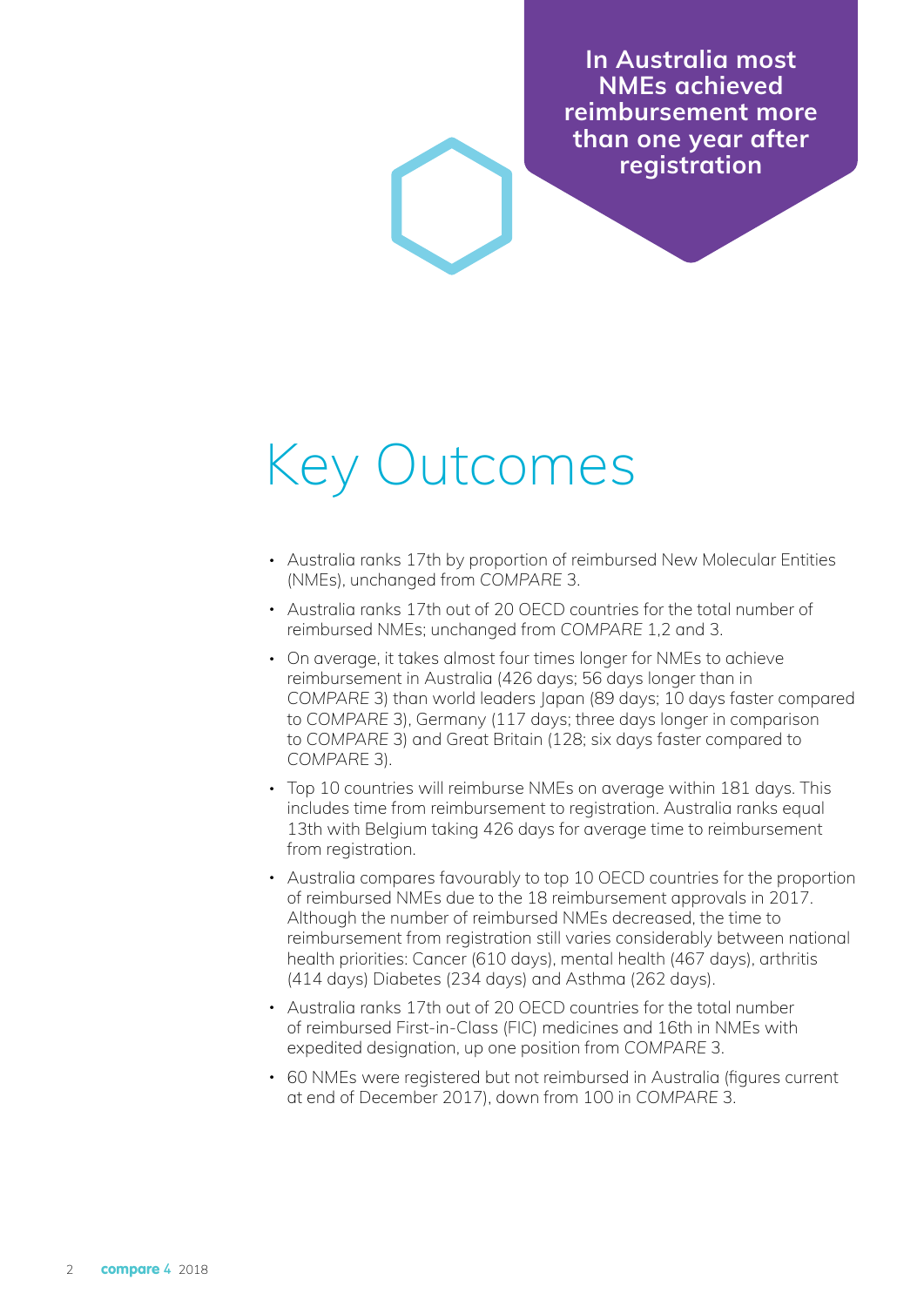**Australia ranks 17th out of 20 OECD countries for access to new medicines** 

46% of medicines registered between 2012 and 2017 in Australia have subsequently been reimbursed in Australia.



#### **Ranking**

#### FIGURE 1 **Proportion of NME's reimbursed of those registered in each country, 2012-2017**

This is a slight increase in the proportion of NMEs that were reimbursed after registration to the *COMPARE* 3.

In Australia this is new medicines that have been listed on the PBS as a proportion of those registered on the Australia Register of Therapeutic Goods (ARTG).

62% of NMEs are launched in Australia versus over 68% for the average launch rate amongst the 20 OECD countries.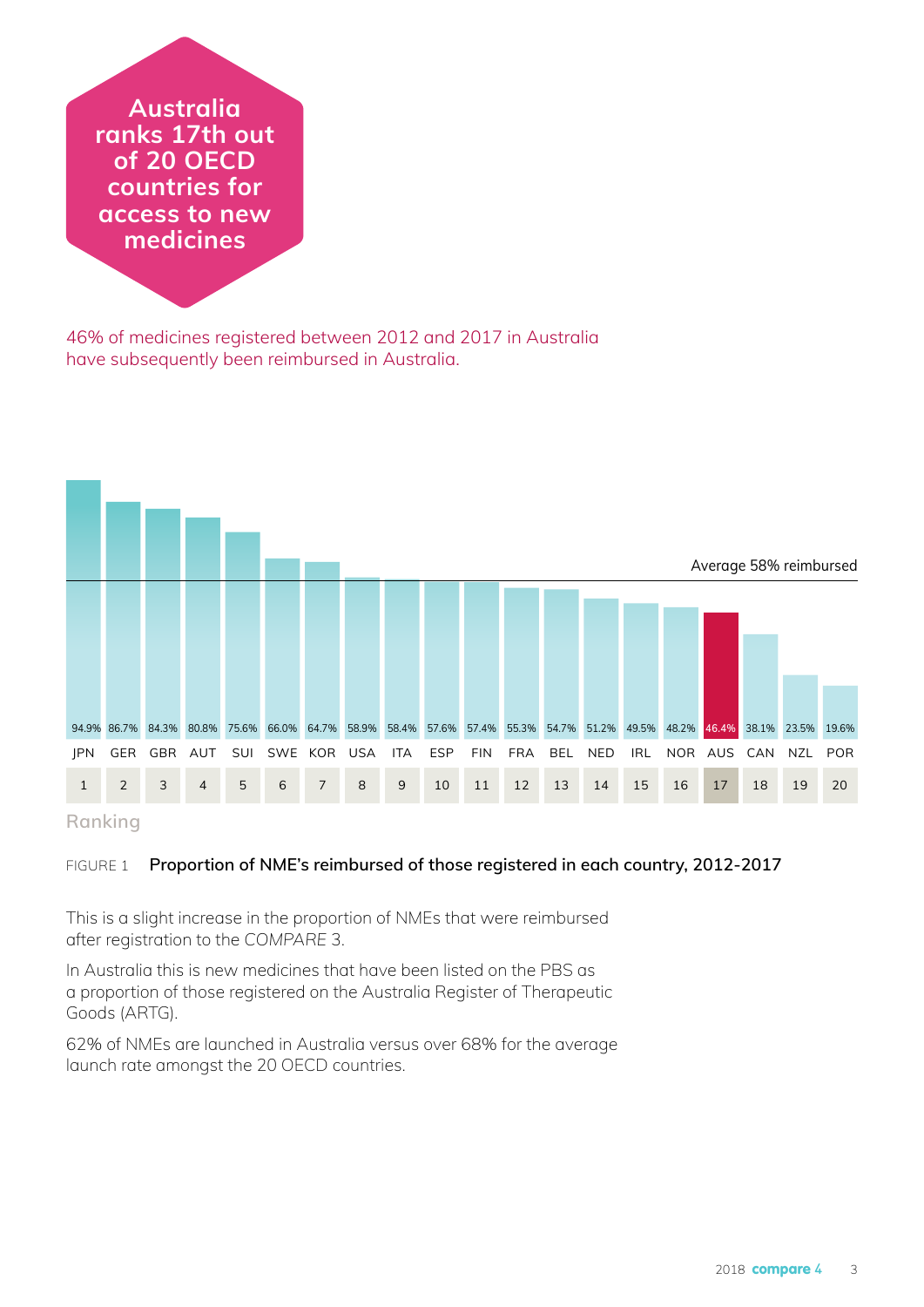**on the PBS Australia lists around 40 per cent of all possible first class medicines** 

Australia has reimbursed 43% of all the possible first-in-class medicines that could be listed on the PBS.



#### FIGURE 2 **Proportion of FIC medicines launched and reimbursed per country over NMEs registered in each country, 2012-2017**

FIC refers to innovative products considered important enough to have expedited, breakthrough or priority assessments. While access to FIC medicines in Australia has improved from 27% in *COMPARE* 1 we ranked fourth last on this measure, indicating that there is still further work to be done if we are catch up with the world leading countries in this area.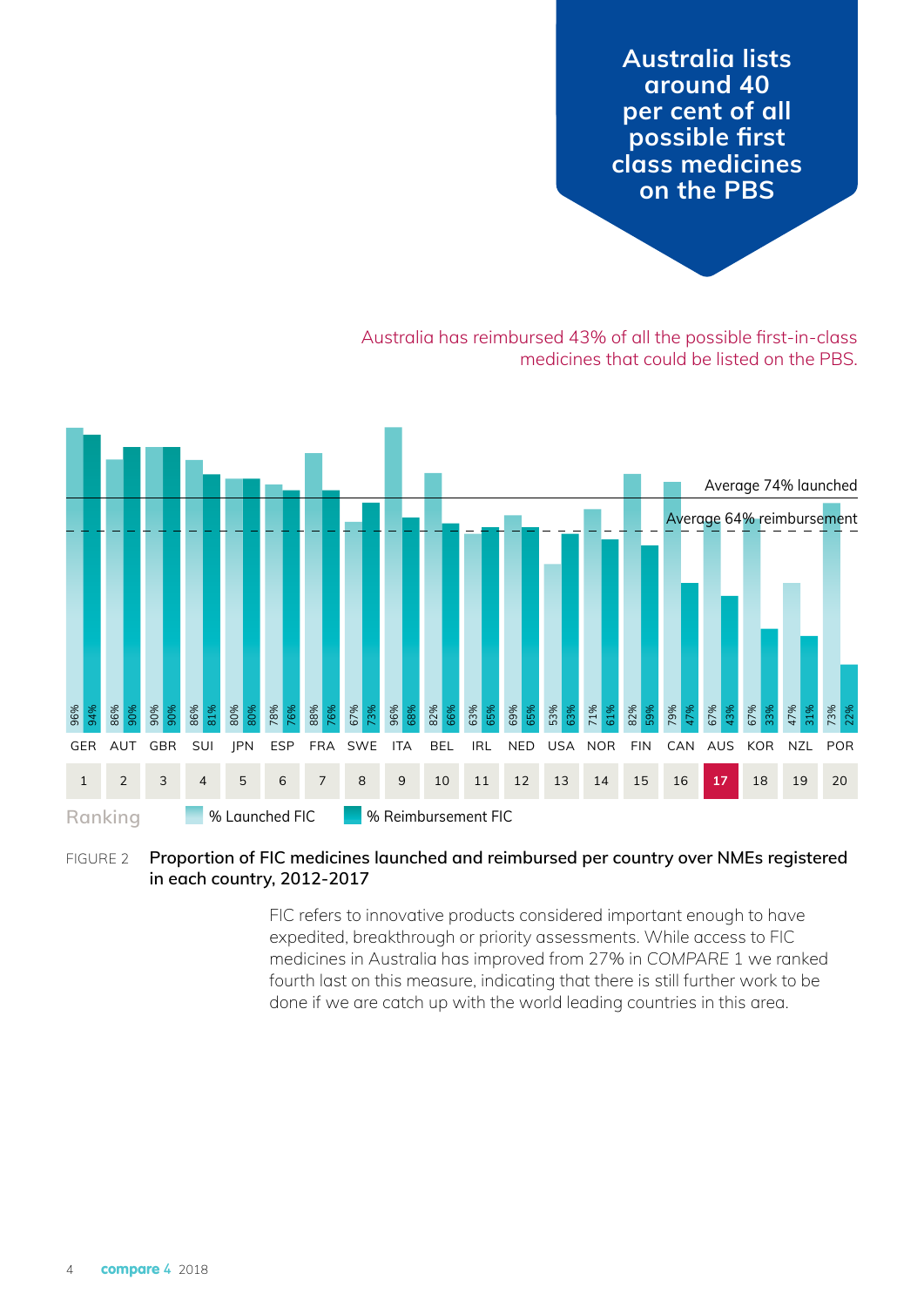**reimbursed Australia compared to the top OECD countries – new medicines** 

Approximately a third of the 462 medicines analysed in the report are not registered in Australia. Ninety of those registered were also reimbursed. Of those, 42 took more than a year, and 26 took between 6 and 12 months.



*In Australia, the two NMEs got reimbursement in under three months are: Nesina, Tivicay. Note: USA takes on average 180 days to reimburse all products – not represented here.* 

#### FIGURE 3 **Number (proportion) of NMEs reimbursed for Australia compared to top OECD countries – time between registration to reimbursement.**

Australia listed 22 new medicines for reimbursement within a 6-month timeframe. This is a slightly reduced figure than that reported in *COMPARE* 3.

Two medicines achieved reimbursement in under two months in Australia.

The top OECD countries include Japan, Germany, and Great Britain. These countries all reimbursed over 100 medicines within a three month time frame.

In contrast to Australia, many OECD countries reimburse a new medicine at the same time it is registered. This is due to differences in the systems for access to medicines.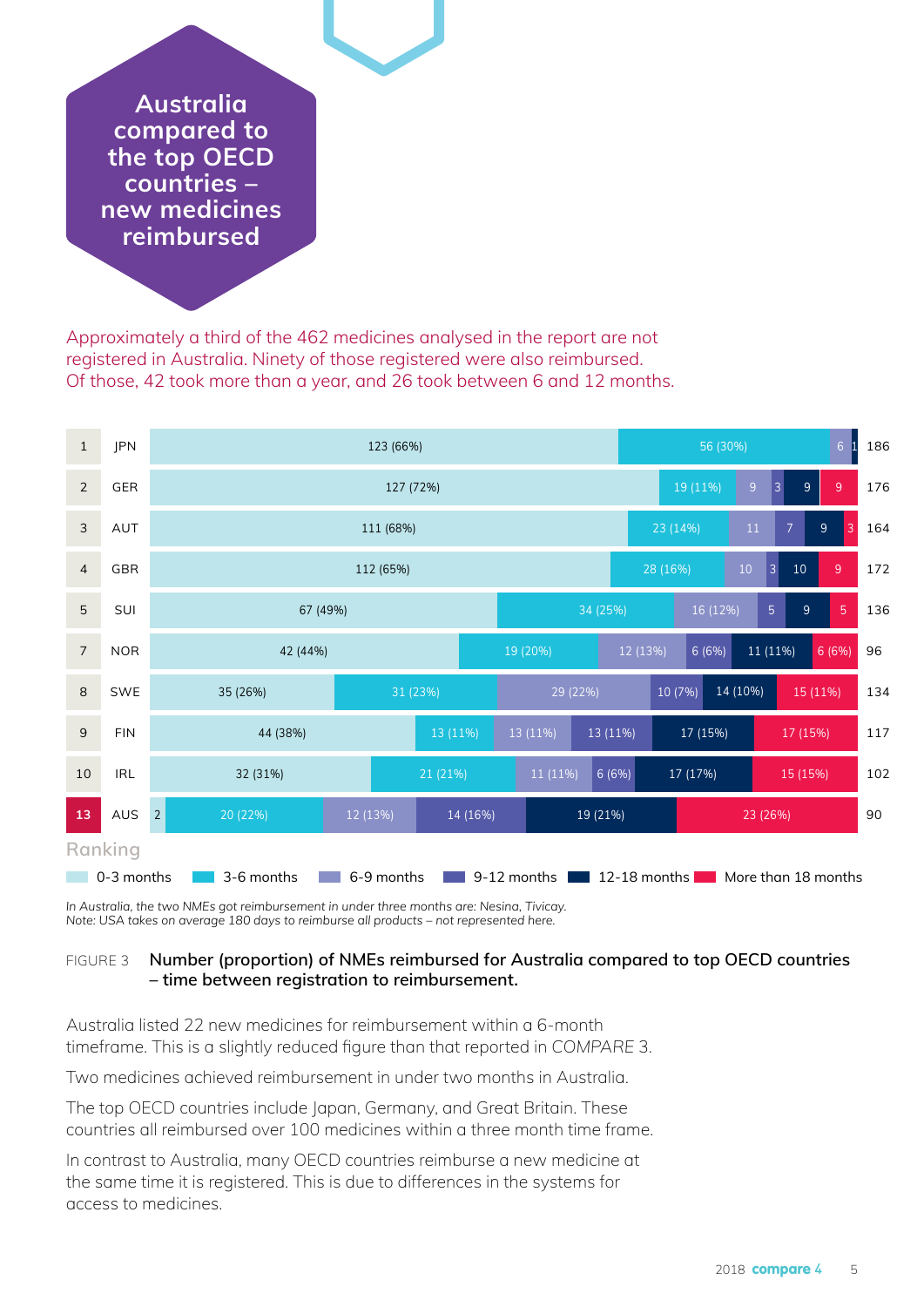**average. The average time to reimbursement from registration in Australia is 27% longer than the OECD** 

The average time to reimbursement has increased to 331 days compared to the 313 in *COMPARE* 3.

| 1              | JPN        | 89  | <b>COMPARE 4</b>                          | <6 months for reimbursement   |
|----------------|------------|-----|-------------------------------------------|-------------------------------|
| $\overline{2}$ | <b>GER</b> | 117 | Average 331 days                          |                               |
| 3              | AUT        | 125 |                                           |                               |
| $\overline{4}$ | <b>GBR</b> | 128 |                                           |                               |
| 5              | SUI        | 153 |                                           |                               |
| $\,$ 6         | <b>USA</b> | 180 |                                           | 6-12 months for reimbursement |
| $\overline{7}$ | <b>NOR</b> | 202 |                                           |                               |
| 8              | <b>SWE</b> | 254 |                                           |                               |
| 9              | <b>FIN</b> | 277 |                                           |                               |
| 10             | <b>IRL</b> | 282 |                                           |                               |
| 11             | <b>NED</b> | 305 |                                           |                               |
| 12             | <b>FRA</b> |     | 373                                       | 12 months-1.5 years           |
| 13             | <b>BEL</b> |     | 420                                       |                               |
| 13             | AUS        |     | Equal 13th<br>420<br>$\blacktriangleleft$ |                               |
| 15             | <b>NZL</b> |     | 448                                       |                               |
| 16             | <b>KOR</b> |     | 461                                       |                               |
| 17             | <b>ESP</b> |     | 469                                       |                               |
| 18             | <b>ITA</b> |     | 481                                       | $>1.5$ years                  |
| 19             | CAN        |     | 580*                                      |                               |
| 20             | POR        |     |                                           | 871                           |

Ranking

*\* The time to reimbursement for Canada varies greatly depending on methodology applied, as reimbursement is at provincial level. The average of all provinces reimbursed is used for this chart.*

#### FIGURE 4 **Average time to reimbursement from registration (days), NMEs registered 2012-2017**

Australia is about three months behind the OECD average time to reimbursement. Our average is longer than the world-leading countries such as Japan, Germany, and Great Britain.

Australia is now equal 13th with Belgium.

New Zealand has increased four places for NMEs registered and reimbursed, however, a large number of NMEs still await reimbursement.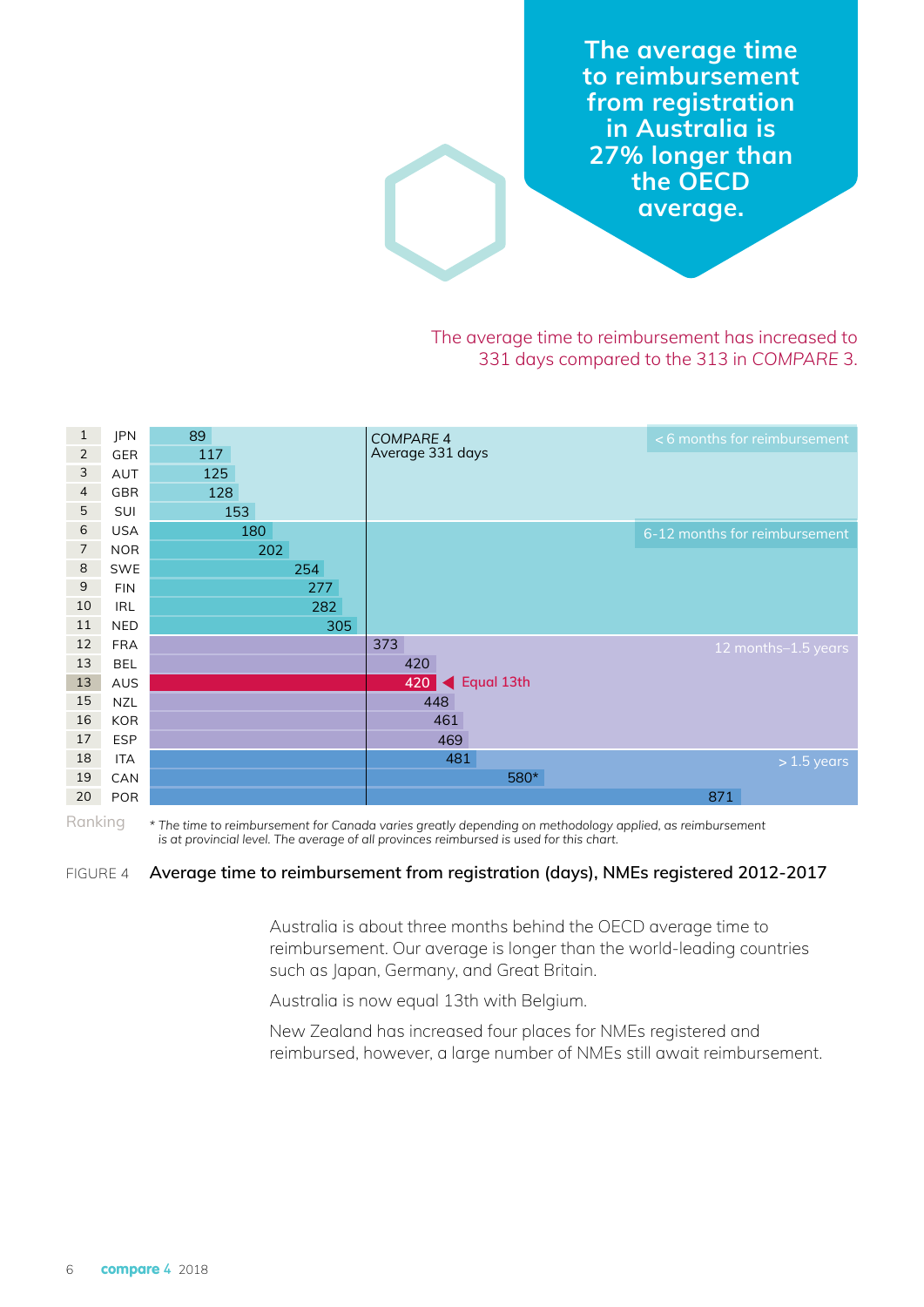**timelines National Health Priorities – results of average reimbursement** 

Some National Health Priority areas are behind the average time it takes to list a new medicine.



#### FIGURE 5 **Average time from registration to reimbursement (days) for new medicines by National Health Priority 2012-2017**

Figure 5 above shows the range and average times for Australia's reimbursement of new medicines according to the government's National Health Priority areas.

Diabetes and asthma medicines are made available more quickly than the average NME of 420 days, at 217 and 259 days respectively.

New cancer and cardiovascular medicines become available at least three months later than the average new medicine in Australia.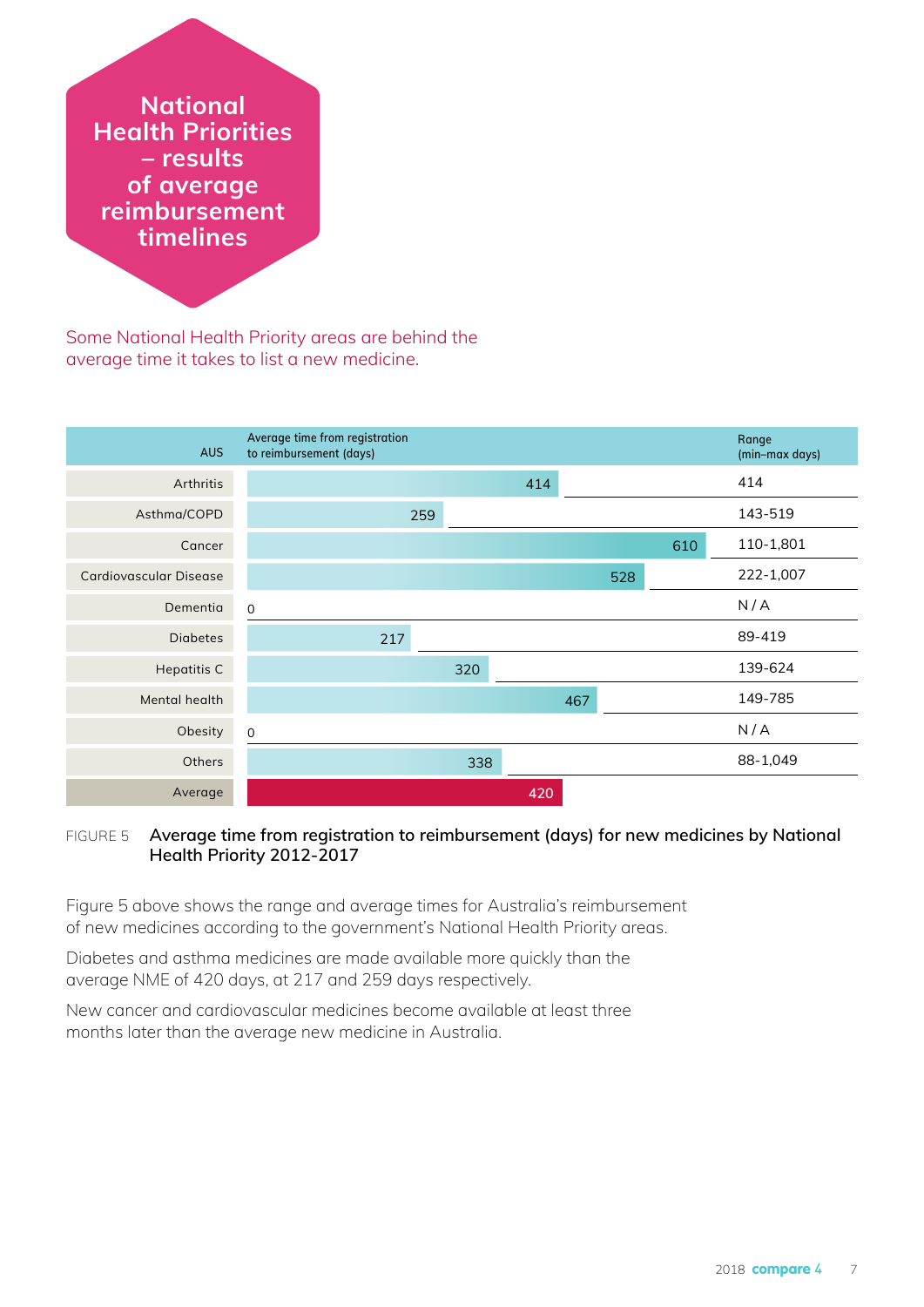**Priority New medicines by National Health** 

There are 31 new medicines that are reimbursed in 10 or more OECD countries, but are not currently available in Australia for a range of reasons.

#### TABLE 1 **Number of new medicines by National Health Priority area not reimbursed in Australia**

|                                              |                  | THERAPY AREA           |        |                |                 |      |                  |        |  |  |
|----------------------------------------------|------------------|------------------------|--------|----------------|-----------------|------|------------------|--------|--|--|
|                                              | <b>Arthritis</b> | Asthma/<br><b>COPD</b> | Cancer | Cardiovascular | <b>Diabetes</b> | HepC | Mental<br>health | Others |  |  |
| Number of Products<br>not reimbursed in Au   |                  |                        | 20     |                |                 |      |                  | 30     |  |  |
| Months behind average<br>reimbursement date  | 26               | 22                     | 20     | 16             | 36              | 19   | 37               | 26     |  |  |
| Months behind first<br>reimbursement country | 35               | 27                     | 32     | 23             | 48              | 29   | 38               | 34     |  |  |

Table 1 above identifies the average time since the OECD reimbursement date for each priority area, and the average time since the first reimbursement date in any of the OECD countries analysed.

Some of these new medicines will never be reimbursed on the PBS in Australia. Others may take more time.

60 NMEs are registered but not reimbursed in Australia (reimbursed by the end of December 2017),

79 NMEs registered before January 2017 are still waiting for reimbursement.

The 8 NMEs for arthritis, respiratory, cardiovascular and diabetes have been reimbursed in other OECD countries.

For cancer, 20 NMEs are registered, all have obtained reimbursement status in other OECD countries.

Six of those are launched privately in Australia.

Four NMEs are newly PBS listed in Australia in 2018. Due to the time cut-off they were not counted for the subsequent analyses; they are:

- Kyprolis and Alecensa reimbursed from 1 January 2018
- Ocrevus reimbursed from 1 February 2018
- Xigduo, Odomzom, Tecentriq (efficient funding of chemo) reimbursed from 1 April 2018
- Briviact, Giotrif reimbursed in May 2015
- Picato is RPBS listed only.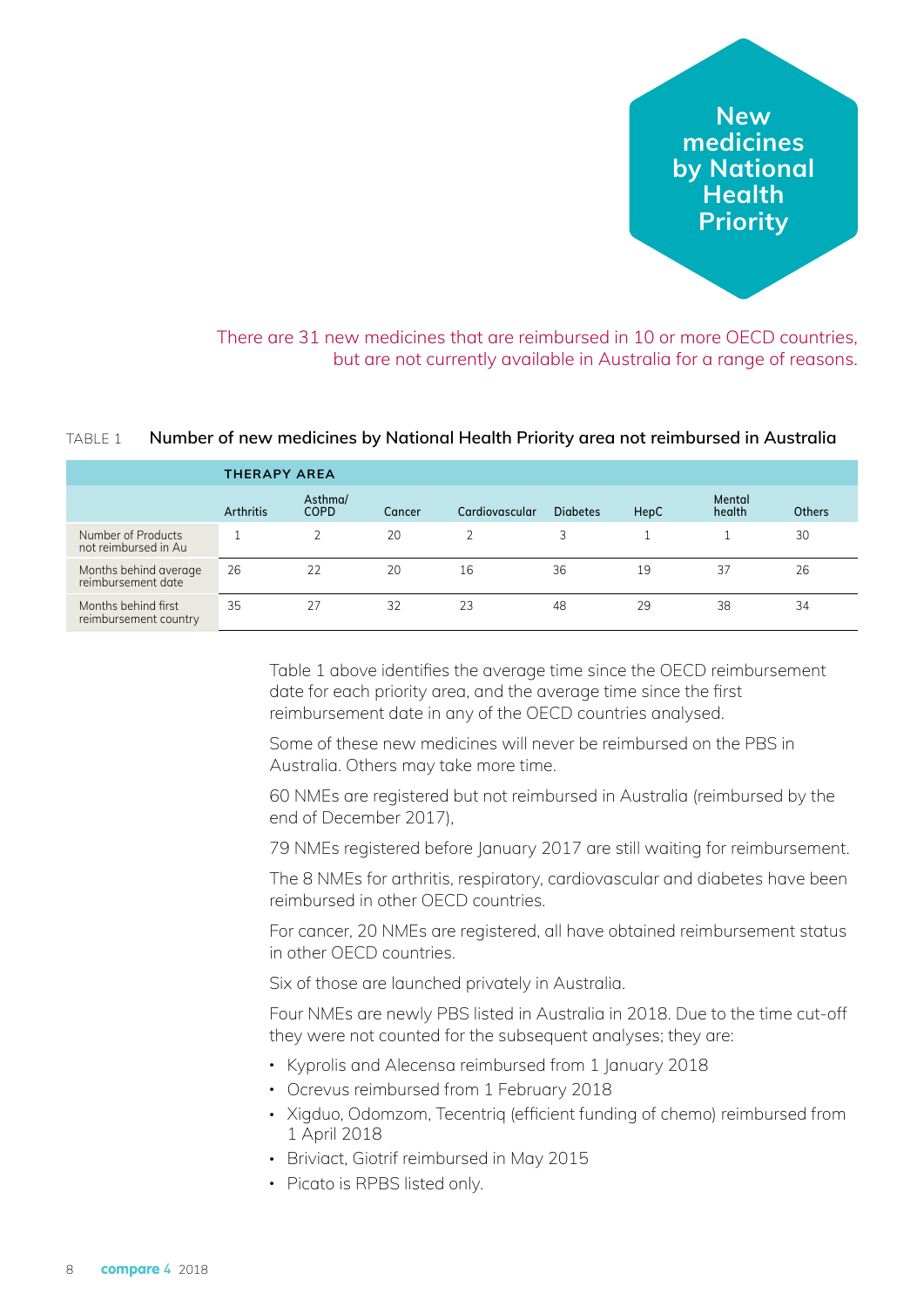**avarage Australia is slightly below the OECD average for spending on medicines, and the access to new medicines is lower than the**

Australia's pharmaceutical spending per capita is slightly below the OECD average. The percentage of new medicines reimbursed by the government is lower than the OECD average.



#### FIGURE 6 **Proportion of NMEs reimbursed (2012-2017) vs. pharmaceutical spending per capita**

Japan, Germany and Great Britain, for example outperform other countries when comparing the value gained by publicly funding medicines. The chart shows that Great Britain reimburses a high percentage of new medicines while keeping their healthcare spending per capita below the OECD average.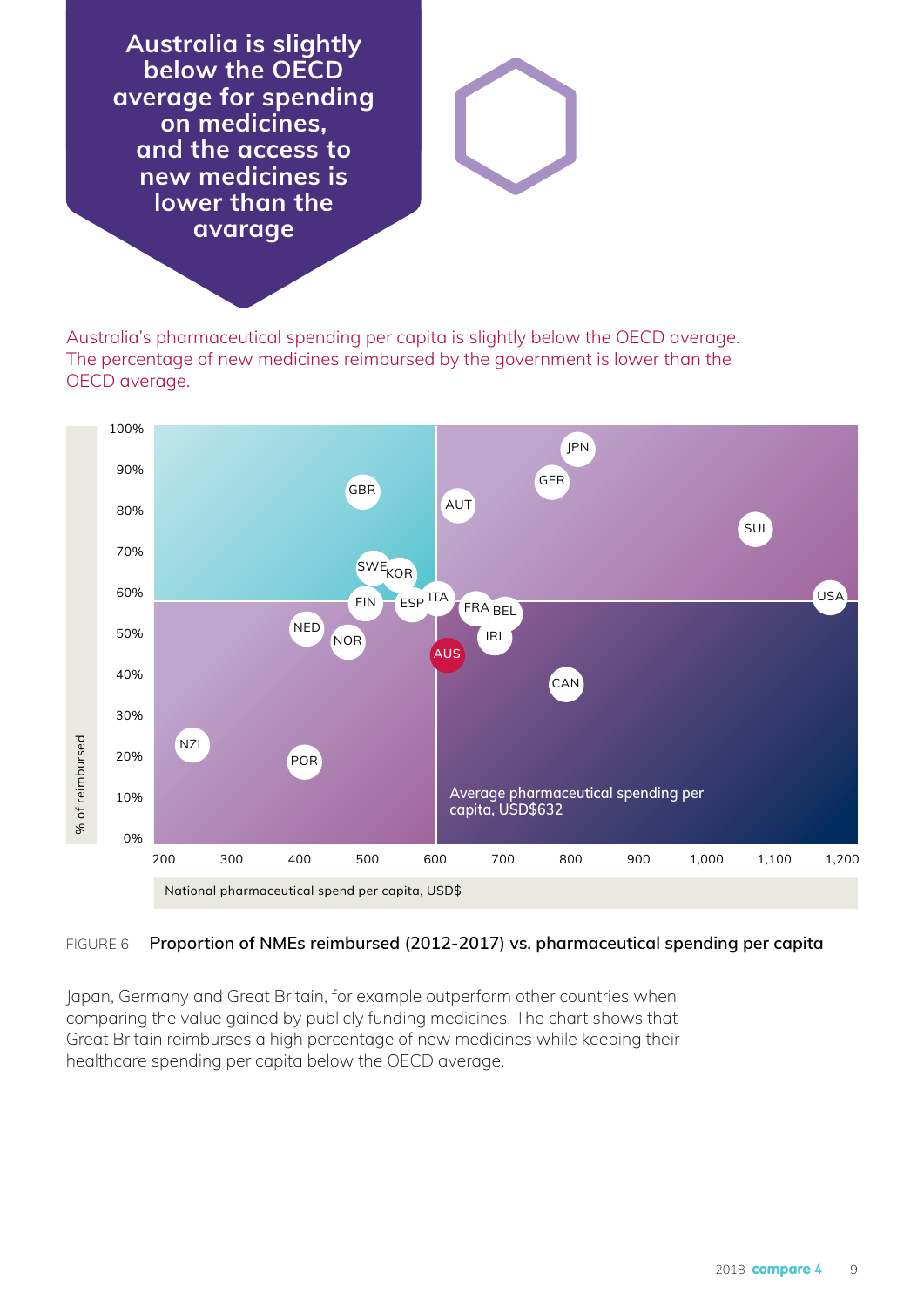**waiting for? What new medicines are we still** 

The following new medicines are reimbursed in 10 OECD countries but were still awaiting reimbursement on the PBS in Australia as of 30 December 2017. Some of these new medicines will have been listed on the PBS since this time. For further information on what is currently available on the PBS, please refer to the Department of Health's website: [www.pbs.gov.au](http://www.pbs.gov.au)

#### TABLE 2

| Molecule                   | Product               | Therapy<br>Area | Months<br>behind<br>average<br>date | <b>Months</b><br>behind<br>first<br>reimbursement reimbursement<br>country | Molecule                          | Product             | Therapy<br>Area | Months<br>behind<br>average<br>reimbursement reimbursement<br>date | <b>Months</b><br>behind<br>first<br>country |
|----------------------------|-----------------------|-----------------|-------------------------------------|----------------------------------------------------------------------------|-----------------------------------|---------------------|-----------------|--------------------------------------------------------------------|---------------------------------------------|
| Apremilast                 | <b>OTEZLA</b>         | Arthritis       | 26                                  | 35                                                                         | Elvitegravir                      | Vitekta             | Others          | 49                                                                 | 50                                          |
| Reslizumab                 | Cingair               | Asthma/COPD     | 11                                  | 16                                                                         | Catridecacog                      | Novothirteen Others |                 | 36                                                                 | 42                                          |
| Afatinib                   | Giotrif               | Cancer          | 44                                  | 51                                                                         | Turoctocog Alfa                   | Novoeight           | Others          | 38                                                                 | 48                                          |
| Regorafenib                | Stivarga              | Cancer          | 43                                  | 58                                                                         | Nonacog Gamma                     | Rixubis             | Others          | 22                                                                 | 39                                          |
| <b>Bosutinib</b>           | <b>Bosulif</b>        | Cancer          | 44                                  | 59                                                                         | Vortioxetine                      | <b>Brintellix</b>   | Others          | 29                                                                 | 46                                          |
| Radium Ra-223              | Xofigo                | Cancer          | 34                                  | 50                                                                         | Eftrenonacog Alfa Alprolix        |                     | Others          | 17                                                                 | 39                                          |
| Ramucirumab                | Cyramza               | Cancer          | 29                                  | 39                                                                         | Taliglucerase Alfa Elelyso        |                     | Others          | 63                                                                 | 63                                          |
| Sonidegib                  | Odomzo                | Cancer          | 24                                  | 24                                                                         | Efmoroctocog Alfa Eloctate        |                     | Others          | 18                                                                 | 34                                          |
| Siltuximab                 | Sylvant               | Cancer          | 30                                  | 43                                                                         | Simoctocog Alfa                   | Nuwig               | Others          | 27                                                                 | 38                                          |
| Talimogene                 | Imlygic               | Cancer          | $\mathbf{1}$                        | $\mathbf{1}$                                                               | Elosulfase Alfa                   | Vimizim             | Others          | 29                                                                 | 43                                          |
| Laherparepvec              |                       |                 |                                     |                                                                            | Eliglustat                        | Cerdelga            | Others          | 18                                                                 | 35                                          |
| Panobinostat               | Farydak               | Cancer          | 24                                  | 29                                                                         | Ceftolozane#                      | Zerbaxa             | Others          | 22                                                                 | 26                                          |
| Osimertinib                | Tagrisso              | Cancer          | 17                                  | 23                                                                         | Tazobactam                        |                     |                 |                                                                    |                                             |
| Elotuzumab                 | Empliciti             | Cancer          | 15                                  | 20                                                                         | Naloxegol                         | Movantik            | Others          | 20                                                                 | 34                                          |
| Ixazomib                   | Ninlaro               | Cancer          | 12                                  | 20                                                                         | Asfotase Alfa                     | Strensig            | Others          | 24                                                                 | 27                                          |
| Carfilzomib                | Kyprolis              | Cancer          | 23                                  | 60                                                                         | Susoctocog Alfa                   | Obizur              | Others          | 17                                                                 | 21                                          |
| Venetoclax                 | Venclexta             | Cancer          | 11                                  | 15                                                                         | Idarucizumab                      | Praxbind            | Others          | 21                                                                 | 25                                          |
| Alectinib                  | Alecensa              | Cancer          | 11                                  | 39                                                                         | <b>Brivaracetam</b>               | <b>Briviact</b>     | Others          | 19                                                                 | 24                                          |
| Palbociclib                | <b>Ibrance</b>        | Cancer          | 12                                  | 29                                                                         | Albutrepenonacog Idelvion<br>Alfa |                     | Others          | 15                                                                 | 19                                          |
| Tipiracil#<br>Trifluridine | Lonsurf<br>Combinat.T | Cancer          | 14                                  | 44                                                                         | Bazedoxifene#                     | Duavive             | Others          | $N/A^*$                                                            | $N/A^*$                                     |
| Daratumumab                | Darzalex              | Cancer          | 14                                  | 20                                                                         | Estrogenic<br>Substances,         |                     |                 |                                                                    |                                             |
| Atezolizumab               | Tecentrig             | Cancer          | 4                                   | 14                                                                         | Conjugated                        |                     |                 |                                                                    |                                             |
| Ribociclib                 | Kisgali               | Cancer          | 3                                   | $\overline{4}$                                                             | Follitropin Delta                 | Rekovelle           | Others          | $N/A^*$                                                            | $N/A^*$                                     |
| Selexipag                  | Uptravi               | Cardiovascular  | 12                                  | 19                                                                         | Lonoctocog Alfa                   | Afstyla             | Others          | 5                                                                  | 11                                          |
| Alirocumab                 | Praluent              | Cardiovascular  | 20                                  | 27                                                                         | Teduglutide                       | Revestive           | Others          | 34                                                                 | 55                                          |
| Lixisenatide               | Lyxumia               | <b>Diabetes</b> | 45                                  | 59                                                                         | Migalastat                        | Galafold            | Others          | 13                                                                 | 19                                          |
| Dulaglutide                | Trulicity             | <b>Diabetes</b> | 27                                  | 36                                                                         | Nusinersen                        | Spinraza            | Others          | $\overline{4}$                                                     | $\overline{7}$                              |
| Asunaprevir                | Sunvepra              | HepC            | 19                                  | 29                                                                         | Bezlotoxumab                      | Zinplava            | Others          | $\overline{4}$                                                     | 10                                          |
| Suvorexant                 | Belsomra              | Mental health   | 37                                  | 38                                                                         | Patiromer Calcium Veltassa        |                     | Others          | $N/A^*$                                                            | $N/A^*$                                     |
|                            |                       |                 |                                     |                                                                            |                                   |                     |                 |                                                                    |                                             |

\* These products have not been reimbursed anywhere in the world.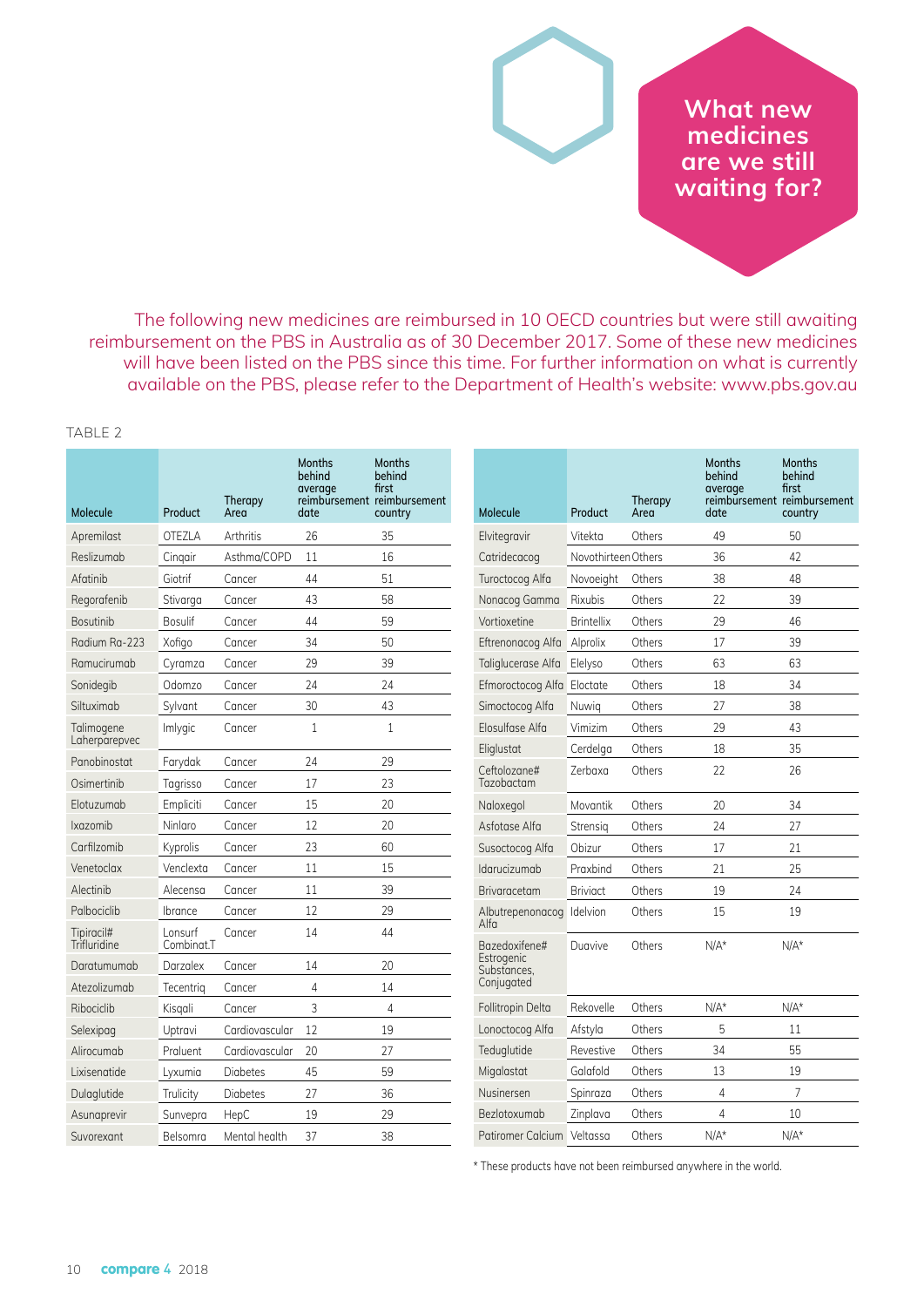

The following new medicines were listed on the PBS in 2017. This list will be updated each year to highlight the new innovative medicines made available for patients since the previous *COMPARE* report.

#### TABLE 3

|                 |                        | Reimbursement |                |
|-----------------|------------------------|---------------|----------------|
| Product         | Molecule               | by 2017       | NHP area       |
| <b>Zelboraf</b> | Vemurafenib            | 15/04/2017    | Cancer         |
| Erivedge        | Vismodegib             | 15/04/2017    | Cancer         |
| Adempas         | Riociguat              | 15/01/2017    | Cardiovascular |
| Zydelig         | Idelalisib             | 15/09/2017    | Cancer         |
| Imbruvica       | Ibrutinib              | 15/12/2017    | Cancer         |
| Ofev            | Nintedanib             | 15/05/2017    | Others         |
| Blincyto        | Blinatumomab           | 15/05/2017    | Cancer         |
| Lynparza        | Olaparib               | 15/02/2017    | Cancer         |
| Entresto        | Sacubitril#Valsartan   | 15/06/2017    | Cardiovascular |
| Nucala          | Mepolizumab            | 15/01/2017    | Asthma/COPD    |
| Esbriet         | Pirfenidone            | 15/07/2017    | Others         |
| Zykadia         | Ceritinib              | 15/02/2017    | Cancer         |
| Cotellic        | Cobimetinib            | 15/04/2017    | Cancer         |
| Zepatier        | Elbasvir#Grazoprevir   | 15/01/2017    | HepC           |
| Taltz           | Ixekizumab             | 15/02/2017    | Others         |
| Zinbryta        | Daclizumab             | 15/05/2017    | Others         |
| Epclusa         | Sofosbuvir#Velpatasvir | 15/08/2017    | HepC           |
| Rexulti         | Brexpiprazole          | 15/10/2017    | Mental health  |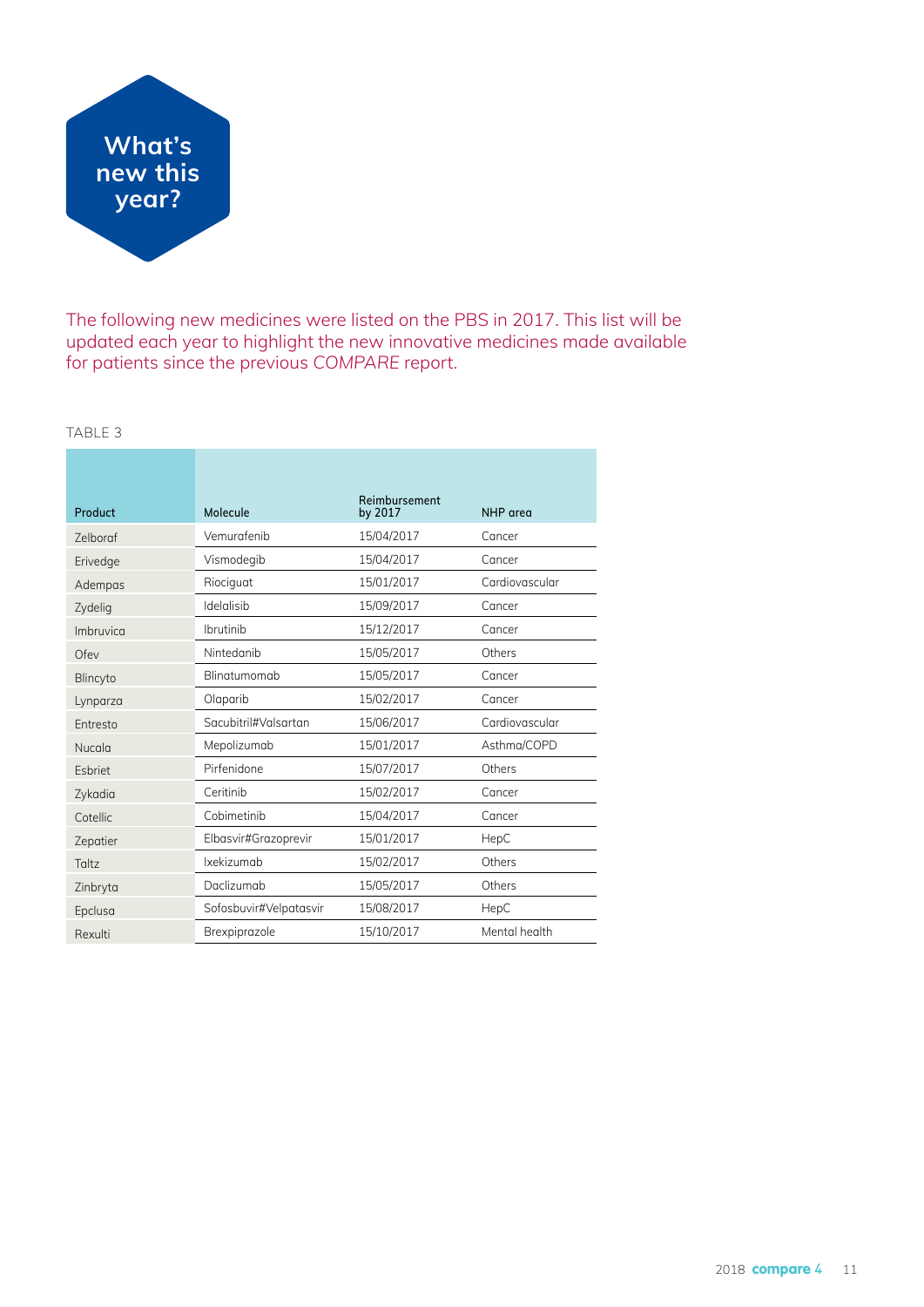**Reports Comparison between COMPARE** 

Over the four years of *COMPARE*, Australia's position has slightly improved with a higher number of NMEs and an increase in the proportion reimbursed, but challenges remain.

|                                          | <b>COMPARE 1</b>      | <b>COMPARE 2</b>       | <b>COMPARE 3</b>       | <b>COMPARE 4</b>       |
|------------------------------------------|-----------------------|------------------------|------------------------|------------------------|
| Total number of<br>reimbursed NMEs       | 59 NMEs<br>(Rank17th) | 76 NMEs<br>(Rank 17th) | 81 NMEs<br>(Rank 17th) | 90 NMEs<br>(Rank 17th) |
| Proportion of<br>launched                | 65%<br>(Rank13th)     | 63%<br>(Rank13th)      | 61%<br>(Rank 15th)     | 62%<br>(Rank 13th)     |
| Proportion of<br>reimbursed              | 39%<br>(Rank 18th)    | 46%<br>(Rank 18th)     | 45%<br>(Rank 17th)     | 46%<br>(Rank 17th)     |
| Average number of<br>registered per year | 25 NMEs               | 28 NMEs                | 30 NMEs                | 32.3 NMEs              |
| Average number of<br>launched per year   | 19 NMEs               | 17 NMEs                | 18.5 NMEs              | 20 NMEs                |
|                                          |                       |                        |                        |                        |

 $T\Delta R$   $F$  4

- Australia ranks 17th out of 20 OECD countries for the total number of reimbursed FIC medicines and 16th for NMEs with expedited designation.
- Percentages of reimbursed innovative NMEs are increasing in other countries.
- The proportion of innovative NMEs launched and/or reimbursed in Australia is below average compared to other OECD countries. 62% of NMEs are launched in Australia versus over 68% for the average launch rate amongst the 20 countries. 462 unique NMEs were analysed among 20 OECD countries.
- The total numbers of registered/launched/reimbursed NMEs per country is on the rise across 20 OECD countries.
- Australia ranks 13th by proportion of launched NMEs, an improvement of two places.
- 46% of available NMEs are reimbursed in Australia.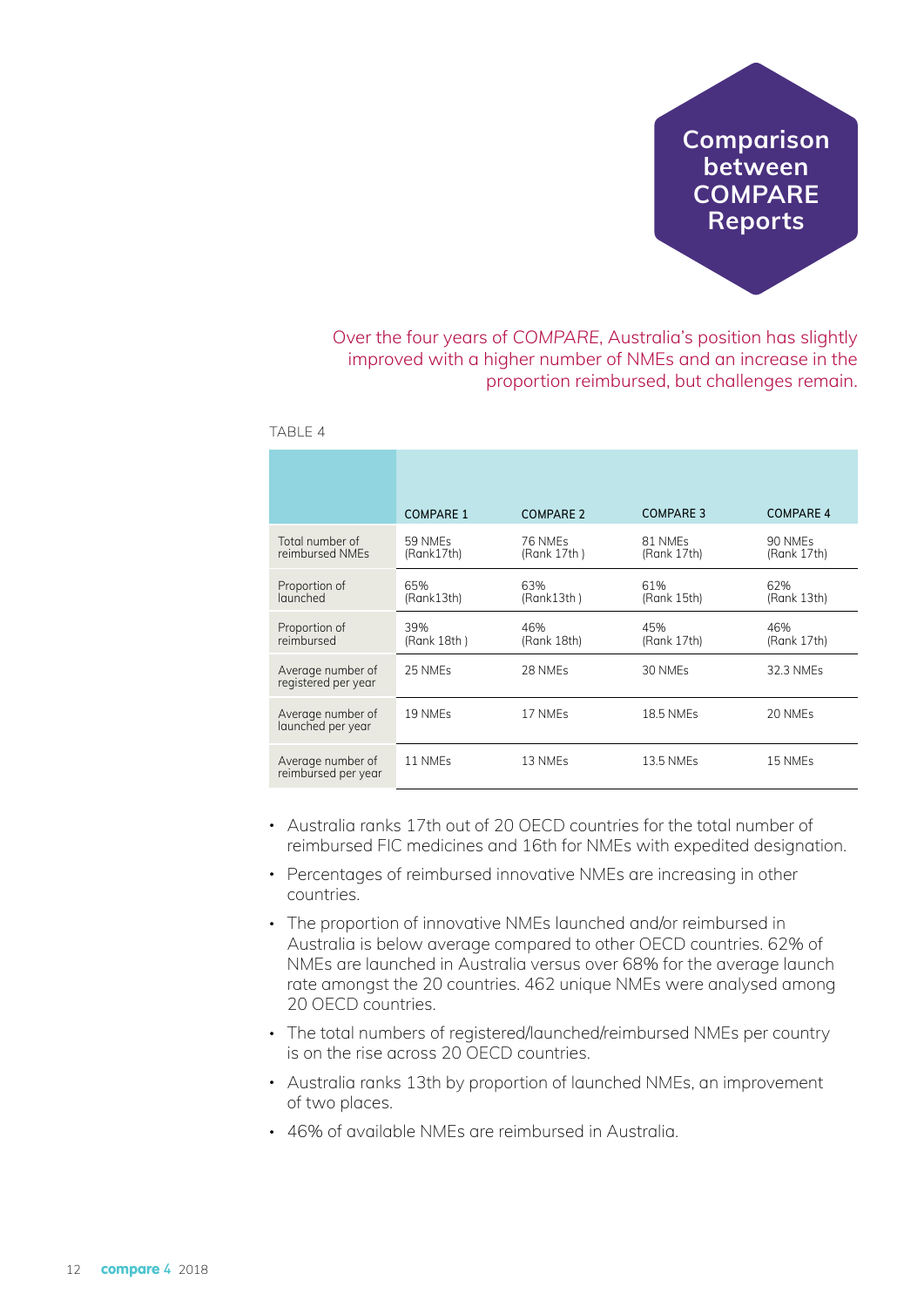**comparison Longitudinal multi-country**

Additional analysis has been completed that provides a longitudinal analysis of how each of the 20 OECD countries ranks relative to the leading country for time from registration to reimbursement and access.

#### **Approach**

1 **Identify NMEs for cross country comparison.** 

2 **Set the score for each stage of the market access.** 

3 **Calculate the market access index to compare countries longitudinally.** 

#### **Check list by using this score**

- A single number measurement of market access.
- A relative score against the number one ranked country.
- Take into consideration each year the set of NMEs can differ.
- Allows longitudinal comparison by year across all countries.
- Stages of market access are weighted.

#### FIGURE 7 **Longitudinal analysis approach**

Based on the three steps, a single ratio score is produced ranking each country compared to the leading country on the number of NMES that are:

- Not registered
- registered only
- registered and private launch
- reimbursed with a delay of over 1 year
- reimbursed in 6-12 months
- reimbursed under 6 months.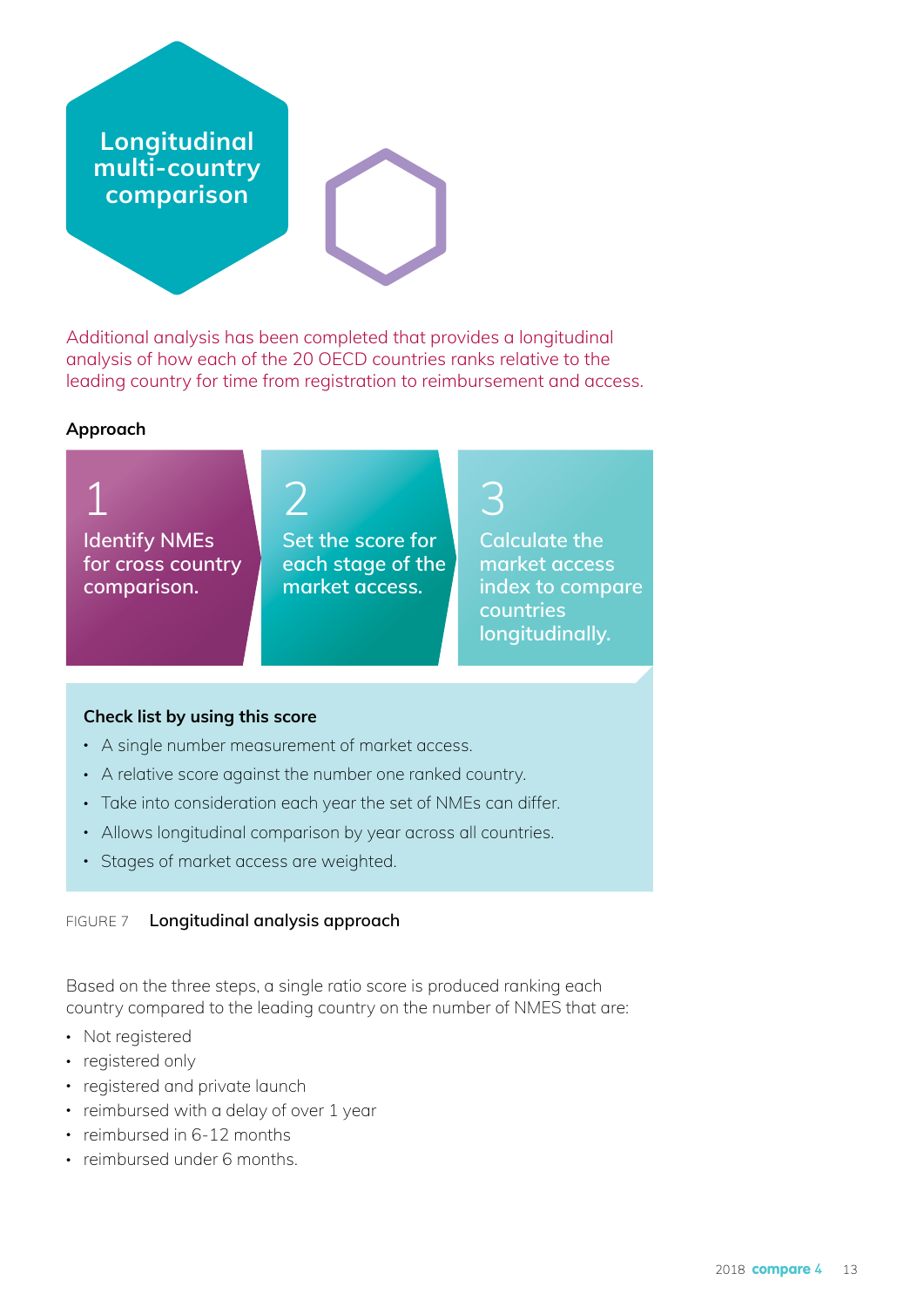

On a market index, Australia scores 44% compared to the leading country's (Germany) time to reimbursement and access.

|                | Country score for<br>COMPARE 4 |     |      | Change in score compared<br>to COMPARE 3 |         |      | Change<br>in rank       |
|----------------|--------------------------------|-----|------|------------------------------------------|---------|------|-------------------------|
| $\mathbf{1}$   | <b>GER</b>                     |     | 100% |                                          |         | 0.0% | No Change               |
| 2              | <b>GBR</b>                     |     | 97%  |                                          | $-3.3%$ |      | No Change               |
| 3              | AUT                            |     | 92%  | $-6.5%$                                  |         |      | No Change               |
| $\overline{4}$ | <b>USA</b>                     | 85% |      | $-8.9%$                                  |         |      | No Change               |
| 5              | SWE                            | 79% |      |                                          | $-2.3%$ |      | No Change               |
| 6              | <b>NOR</b>                     | 68% |      |                                          | $-4.1%$ |      | $\blacktriangle$ 1      |
| $\overline{7}$ | <b>FIN</b>                     | 67% |      |                                          | $-1.3%$ |      | $\triangle$ 5           |
| 8              | SUI                            | 65% |      |                                          | $-4.4%$ |      | $\triangle$ 3           |
| $\overline{9}$ | JPN                            | 65% |      |                                          | $-4.8%$ |      | $\blacktriangle$ 1      |
| 10             | <b>ITA</b>                     | 65% |      |                                          | $-3.4%$ |      | $\triangle$ 3           |
| 11             | <b>NED</b>                     | 63% |      | $-8.5%$                                  |         |      | $\blacktriangledown -5$ |
| 12             | <b>FRA</b>                     | 62% |      |                                          | $-5.5%$ |      | $\triangle$ 2           |
| 13             | <b>ESP</b>                     | 62% |      | $-9.7%$                                  |         |      | $\blacktriangledown -5$ |
| 14             | <b>BEL</b>                     | 59% |      |                                          | $-5.5%$ |      | $\blacktriangle$ 1      |
| 15             | <b>IRL</b>                     | 57% |      | $-13.6%$                                 |         |      | $\blacktriangledown$ -6 |
| 16             | <b>KOR</b>                     | 47% |      |                                          |         | 2.2% | $\triangle$ 3           |
| $17\,$         | AUS                            | 44% |      |                                          | $-3.5%$ |      | No Change               |
| 18             | CAN                            | 44% |      |                                          | $-4.3%$ |      | $\blacktriangledown$ -2 |
| 19             | <b>POR</b>                     | 42% |      |                                          | $-3.2%$ |      | $\blacktriangledown$ 1  |
| 20             | <b>NZL</b>                     | 12% |      |                                          | $-1.8%$ |      | No Change               |

**Ranking** 

#### FIGURE 8 **Longitudinal comparison of 20 OECD countries' market access**

There has been a slight regression in Australia's overall market access score by 3.5% in comparison with *COMPARE* 3. This indicates there is room for further improvement. Australia's ranking remains unchanged, at 17th. Based on a longitudinal comparison, Australia has slightly weakened from *COMPARE* 2, however, Australia's rank remains unchanged at 17th.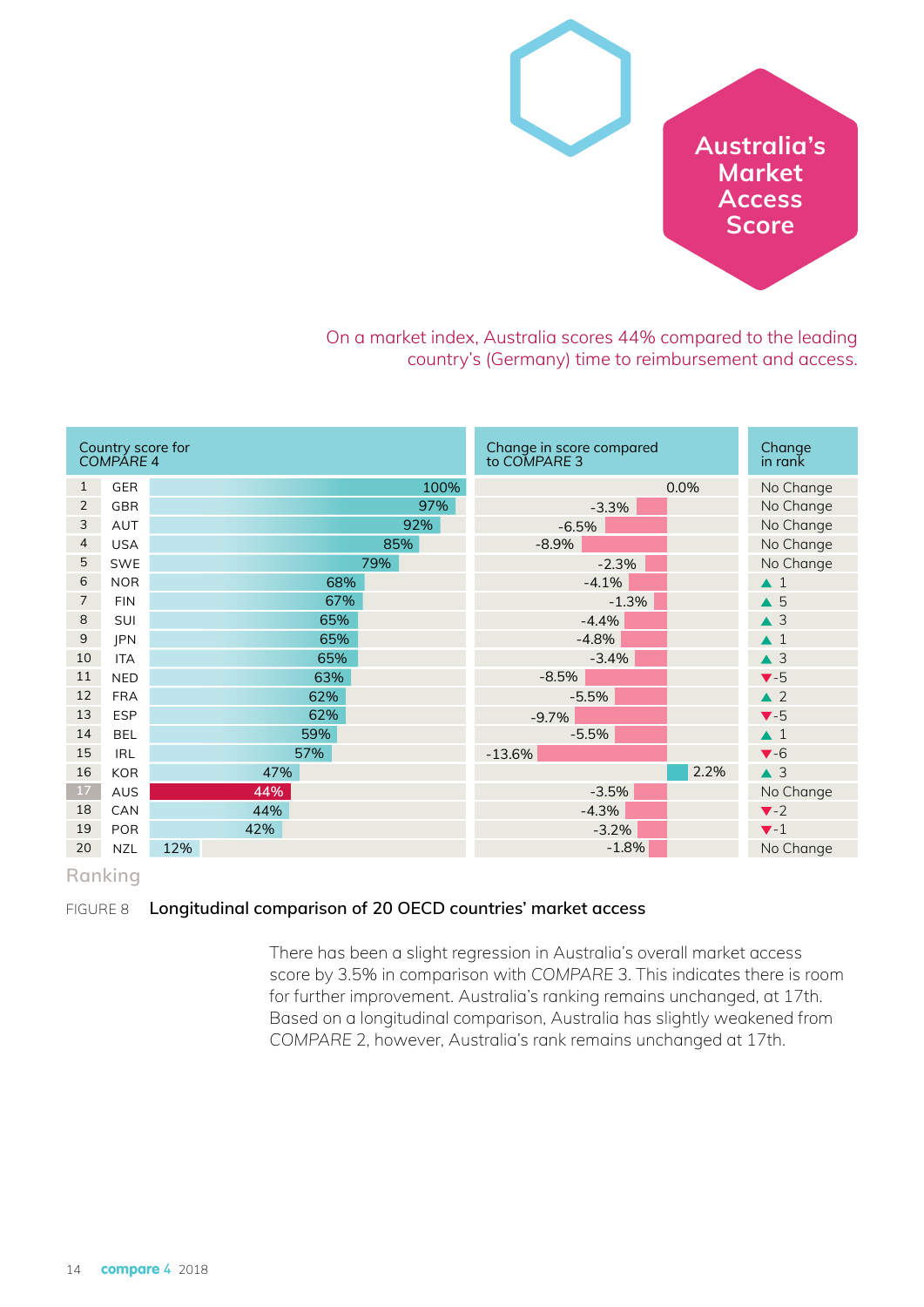**Additional Analysis: Hepatitis C and oncology products** 

2017 was a good year for oncology products, with eight NMEs reimbursed. However, the delay to reimbursement has extended to 610 days.



**launched and reimbursed: Cancer** 

**and reimbursed: Hepatitis C** 

In Australia, 2017 saw an additional two Hepatitis C innovative medicines reimbursed. Between 2012 and 2017, the two Hepatitis C NMEs took an average of 322 days to achieve reimbursement between. A total of 11 products were registered.

Access to these new medicines has changed how the disease is viewed in Australia, with it expected to be cured within a generation.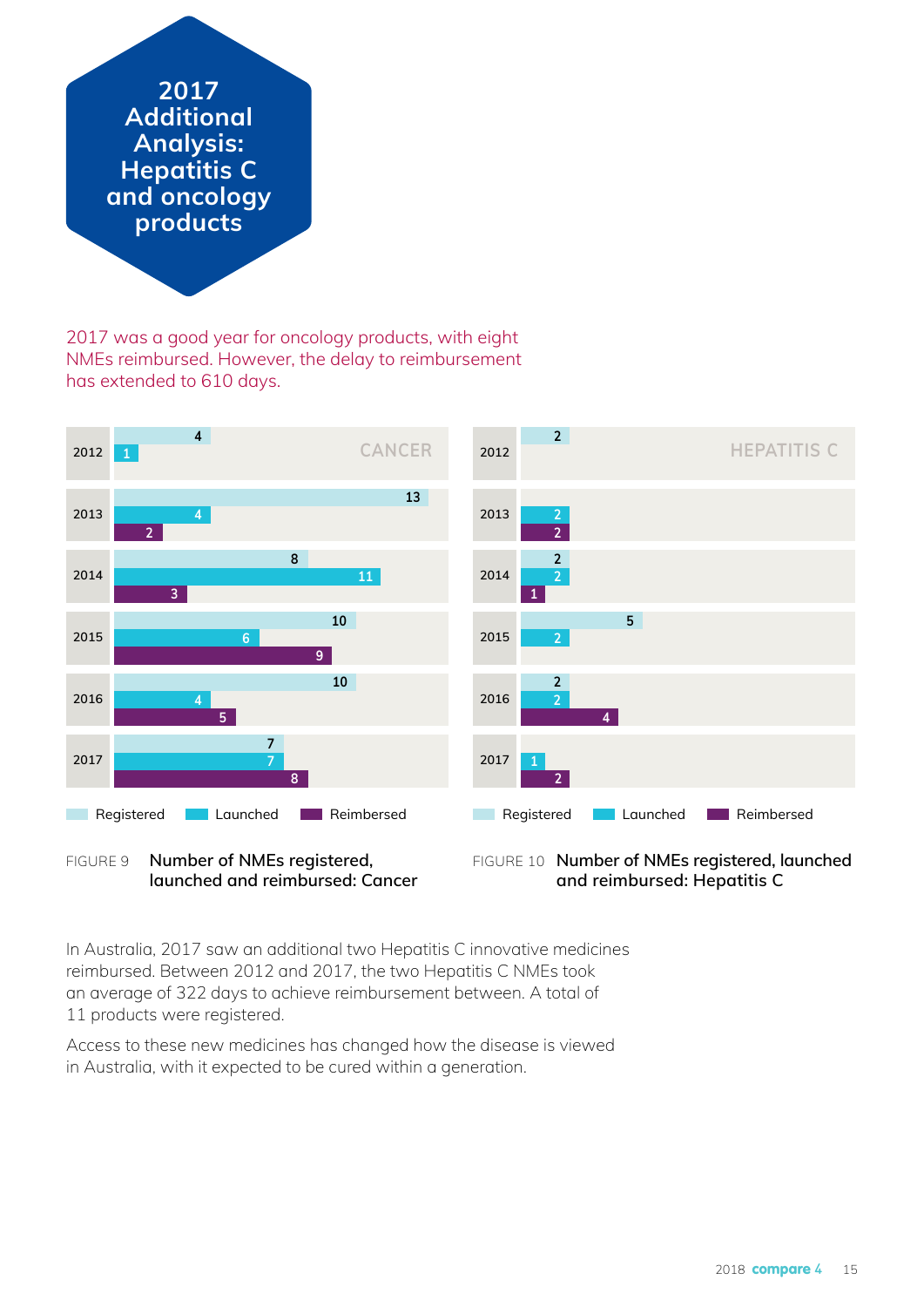# Appendixes

### APPENDIX A

Method and Approach for *COMPARE.* 

The key notion of product reimbursement was defined across countries to compare access to new medicines.

| <b>Examine 20 OECD</b><br>countries included<br>in COMPARE 1-3 for<br>their comparability<br>of pharmaceutical<br>spending. |                                                                                                                                                                                                                                                                                                                         | Develop a<br>comprehensive list<br>of NMEs per country<br>based on registration,<br>launch information.                                                                                                                                                                                                                                                                                                                                                                                                             | <b>Collect reimbursement</b><br>information for 20<br><b>OECD</b> countries. |  |  |  |  |
|-----------------------------------------------------------------------------------------------------------------------------|-------------------------------------------------------------------------------------------------------------------------------------------------------------------------------------------------------------------------------------------------------------------------------------------------------------------------|---------------------------------------------------------------------------------------------------------------------------------------------------------------------------------------------------------------------------------------------------------------------------------------------------------------------------------------------------------------------------------------------------------------------------------------------------------------------------------------------------------------------|------------------------------------------------------------------------------|--|--|--|--|
|                                                                                                                             |                                                                                                                                                                                                                                                                                                                         |                                                                                                                                                                                                                                                                                                                                                                                                                                                                                                                     |                                                                              |  |  |  |  |
| Step 1.                                                                                                                     | National marketing approval data collection<br>Identify a list of products reviewed and approved for marketing by<br>national body.<br><b>Definition:</b> the registration date considered in this report is the first date<br>of where national marketing authorisation was achieved for its very first<br>indication. |                                                                                                                                                                                                                                                                                                                                                                                                                                                                                                                     |                                                                              |  |  |  |  |
|                                                                                                                             |                                                                                                                                                                                                                                                                                                                         |                                                                                                                                                                                                                                                                                                                                                                                                                                                                                                                     |                                                                              |  |  |  |  |
| Step 2.                                                                                                                     | <b>Check launch date</b><br>• Validate launch date to remove products launched previously in the<br>country under a different product name.<br>Definition: launch date is the date of first recorded commercial sales of<br>any pack in the target country.                                                             |                                                                                                                                                                                                                                                                                                                                                                                                                                                                                                                     |                                                                              |  |  |  |  |
|                                                                                                                             |                                                                                                                                                                                                                                                                                                                         |                                                                                                                                                                                                                                                                                                                                                                                                                                                                                                                     |                                                                              |  |  |  |  |
| Step 3.                                                                                                                     | or formulation.                                                                                                                                                                                                                                                                                                         | New molecular entity / new combination<br>• The earliest marketing approval date is considered regardless of indication<br>• Combination were included only if the combination was registered between<br>calendar year (CY) 2012-2017 and at least one of the molecule was<br>launched between CY 2012-2017.<br>• The analysis was conducted using information up to Dec 2017, because it<br>is the most updated information available across the 20 countries in scope<br>at the time of analysis (February 2018). |                                                                              |  |  |  |  |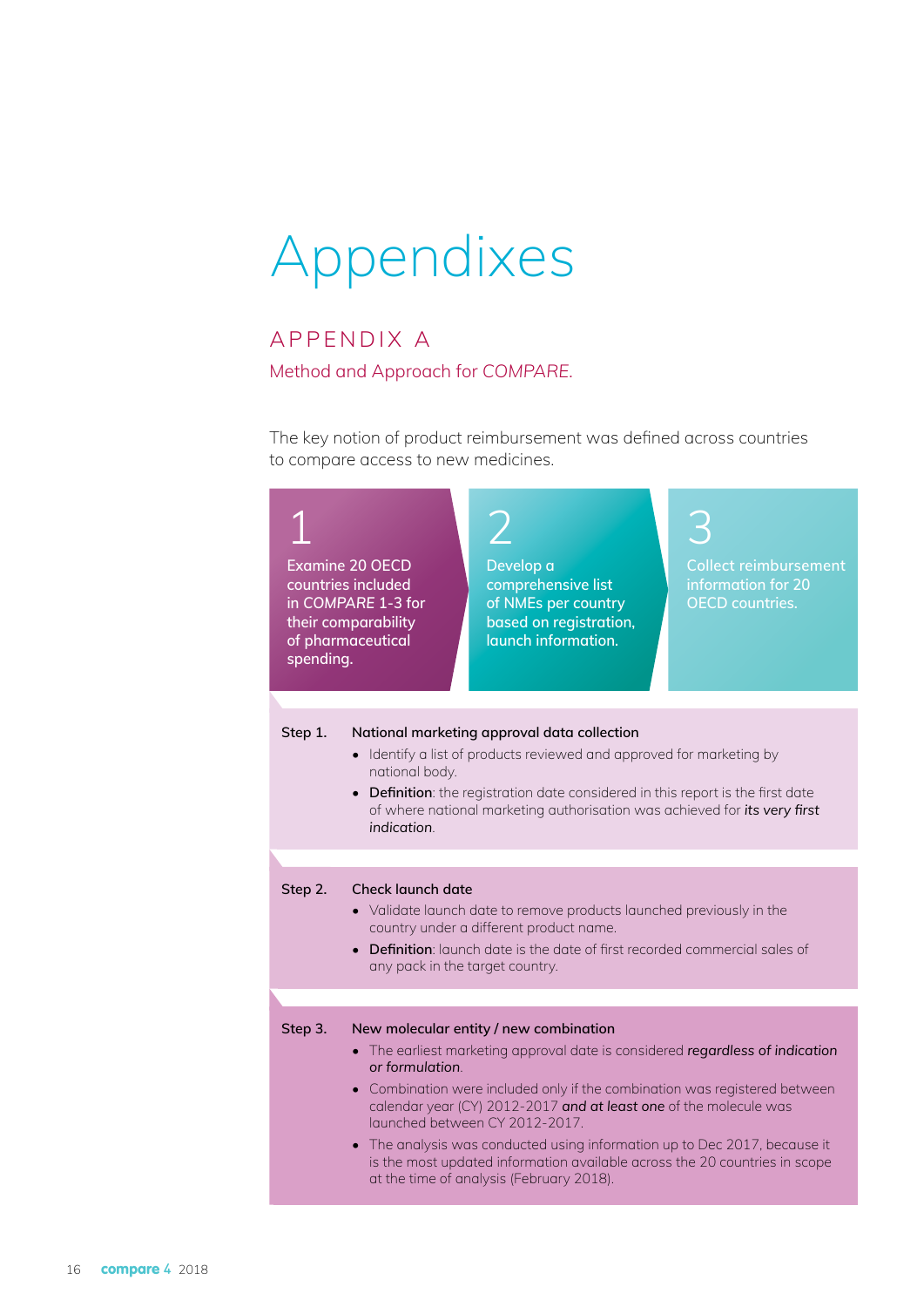### APPENDIX B

#### Pricing and reimbursement environment overview for the selected 20 OECD countries.

An overview of the system elements of each of the countries is included in the analysis below.

| Country<br>code | Country              | Price<br>controls | Mandatory<br><b>HTA</b> | International<br>reference<br>pricing | Internal<br>reference<br>pricing | Generic<br>substitution | Patient<br>co-payment | Industry<br>paybacks |
|-----------------|----------------------|-------------------|-------------------------|---------------------------------------|----------------------------------|-------------------------|-----------------------|----------------------|
| <b>AUS</b>      | Australia            | Yes               | Yes                     | Yes                                   | Yes                              | Yes                     | Yes                   | <b>No</b>            |
| AUT             | Austria              | Yes               | Yes                     | Yes                                   | <b>No</b>                        | <b>No</b>               | Yes                   | <b>No</b>            |
| <b>BEL</b>      | Belgium              | Yes               | Yes                     | Yes                                   | Yes                              | Yes                     | Yes                   | Yes                  |
| CAN             | Canada               | Yes               | Yes                     | Yes                                   | Yes                              | Yes                     | Yes                   | <b>No</b>            |
| <b>ESP</b>      | Spain                | Yes               | <b>No</b>               | Yes                                   | Yes                              | Yes                     | Yes                   | Yes                  |
| <b>FIN</b>      | Finland              | Yes               | Yes                     | Yes                                   | Yes                              | Yes                     | Yes                   | <b>No</b>            |
| <b>FRA</b>      | France               | Yes               | Yes                     | Yes                                   | Yes                              | Yes                     | Yes                   | Yes                  |
| <b>GBR</b>      | United Kingdom       | <b>No</b>         | Yes                     | <b>No</b>                             | <b>No</b>                        | <b>No</b>               | Yes                   | Yes                  |
| GER             | Germany              | Yes               | Yes                     | Yes                                   | Yes                              | Yes                     | Yes                   | <b>No</b>            |
| <b>IRL</b>      | Ireland              | Yes               | Yes                     | Yes                                   | Yes                              | Yes                     | Yes                   | Yes                  |
| <b>ITA</b>      | Italy                | Yes               | <b>No</b>               | Yes                                   | Yes                              | Yes                     | Yes                   | Yes                  |
| JPN             | <i>lapan</i>         | Yes               | <b>No</b>               | Yes                                   | <b>No</b>                        | Yes                     | Yes                   | <b>No</b>            |
| <b>KOR</b>      | Korea                | Yes               | Yes                     | Yes                                   | <b>No</b>                        | Yes                     | Yes                   | Yes                  |
| <b>NED</b>      | Netherlands          | Yes               | Yes                     | Yes                                   | Yes                              | Yes                     | <b>No</b>             | <b>No</b>            |
| <b>NOR</b>      | Norway               | Yes               | Yes                     | Yes                                   | Yes                              | Yes                     | Yes                   | <b>No</b>            |
| <b>NZL</b>      | New Zealand          | Yes               | Yes                     | Yes                                   | Yes                              | Yes                     | Yes                   | <b>No</b>            |
| <b>POR</b>      | Portugal             | Yes               | Yes                     | Yes                                   | Yes                              | Yes                     | Yes                   | Yes                  |
| <b>SUI</b>      | Switzerland          | Yes               | <b>No</b>               | Yes                                   | <b>No</b>                        | Yes                     | Yes                   | Yes                  |
| <b>SWE</b>      | Sweden               | Yes               | Yes                     | <b>No</b>                             | <b>No</b>                        | Yes                     | Yes                   | <b>No</b>            |
| <b>USA</b>      | <b>United States</b> | <b>No</b>         | <b>No</b>               | <b>No</b>                             | <b>No</b>                        | Yes                     | Yes                   | Yes                  |